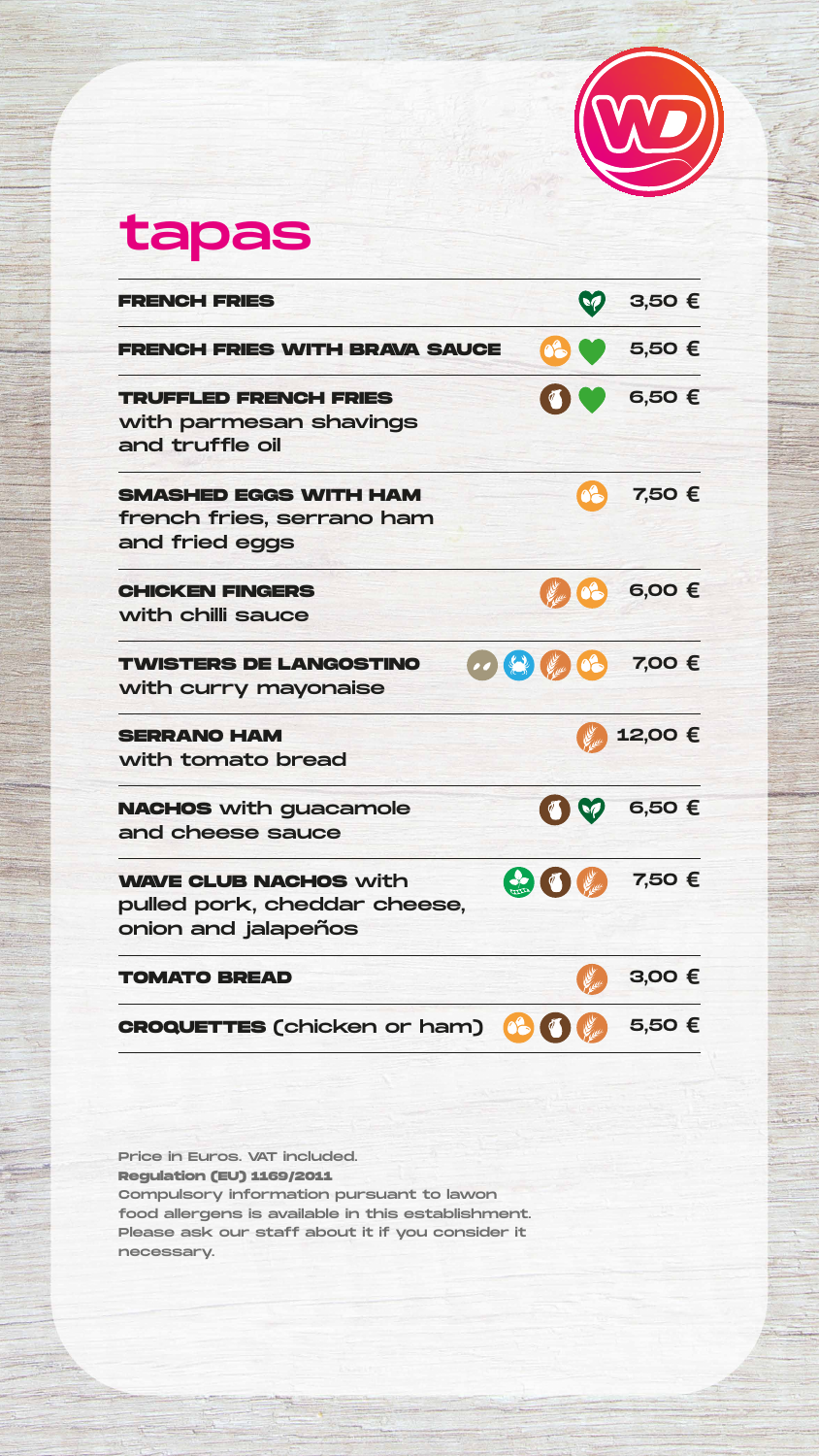Price in Euros. VAT included. **Regulation (EU) 1169/2011**

Compulsory information pursuant to lawon food allergens is available in this establishment. Please ask our staff about it if you consider it necessary.





## salads

#### **CRUNCHY**

lettuce, tomato, battered chicken, crispy bacon and crispy onion, with honey mustard dressing



### **CABRONA** lettuce tomato, carrot, goat cheese, caramelized onion, mix of nuts with balsamic dressing

#### **CAESAR**

lettuce, tomato, chicken, croutons, parmesan shavings and caesar sauce



#### **CAPRESE**

buffalo mozzarella, tomato, basil pesto sauce dressing and virgin olive oil



62 8,50 €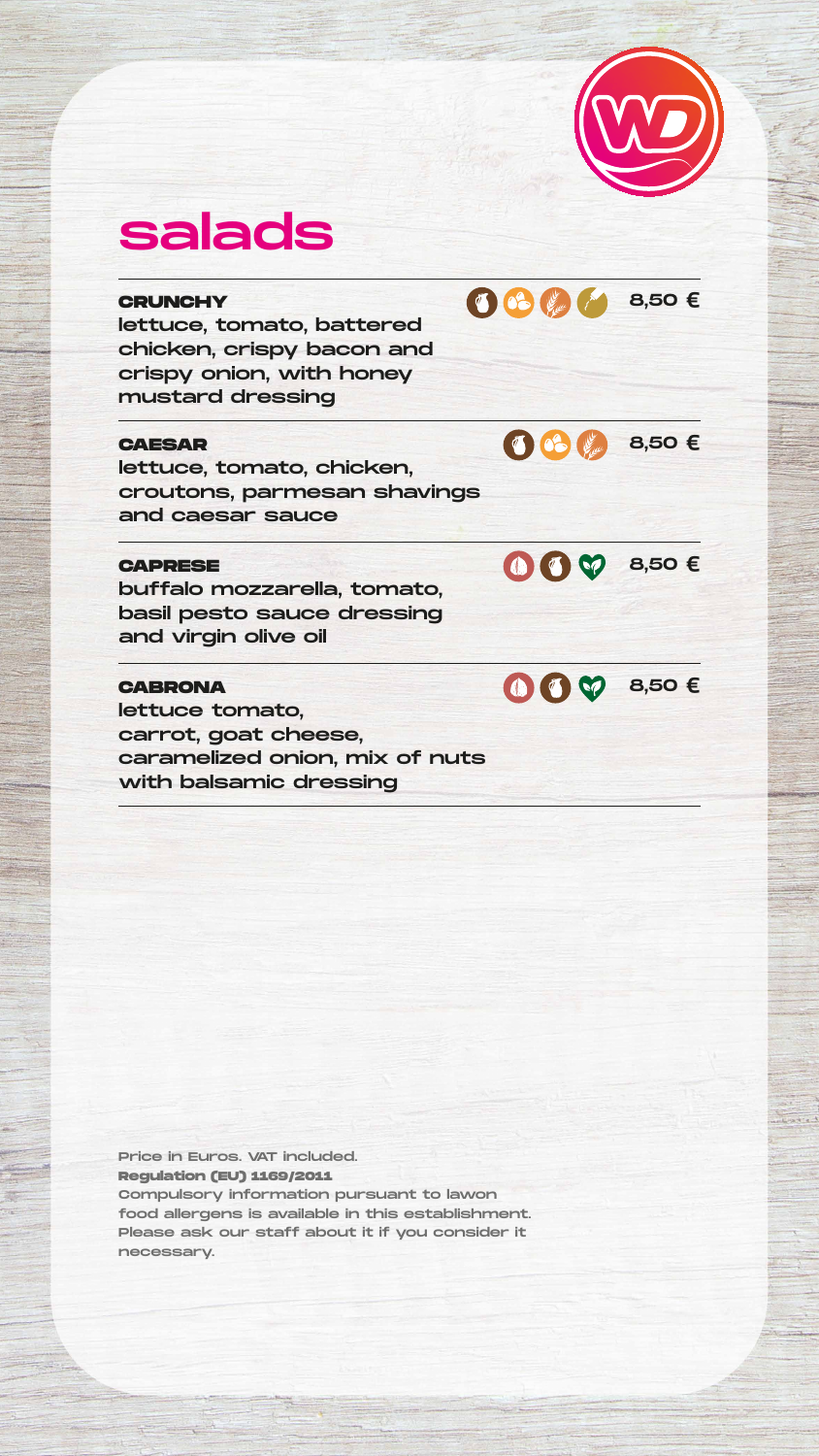Price in Euros. VAT included. **Regulation (EU) 1169/2011**

Compulsory information pursuant to lawon food allergens is available in this establishment. Please ask our staff about it if you consider it necessary.



# burgers

**CLASSIC CHEESEBURGER** 90g veal medallion with cheddar cheese

![](_page_2_Picture_0.jpeg)

6,50 €

#### **BIG WAVE**

2x 90g veal medallion, tomato, lettuce, queso cheddar, bacon and fried egg

9,50 €

#### **GOURMET**

90g veal medallion, tomato, lettuce, goat cheese, and caramelized onion

![](_page_2_Picture_7.jpeg)

![](_page_2_Picture_8.jpeg)

#### **PULLED PORK**

pulled pork meat, cheddar cheese and crispy onion

![](_page_2_Picture_9.jpeg)

#### **CHICKEN BURGER**

battered chicken, tomato, lettuce and curry mayo dressing

8,50 €

#### **BEYOND MEAT VEGGIE BURGER**

110g beyond meat, tomato, lettuce, roasted peppers and guacamole

![](_page_2_Picture_15.jpeg)